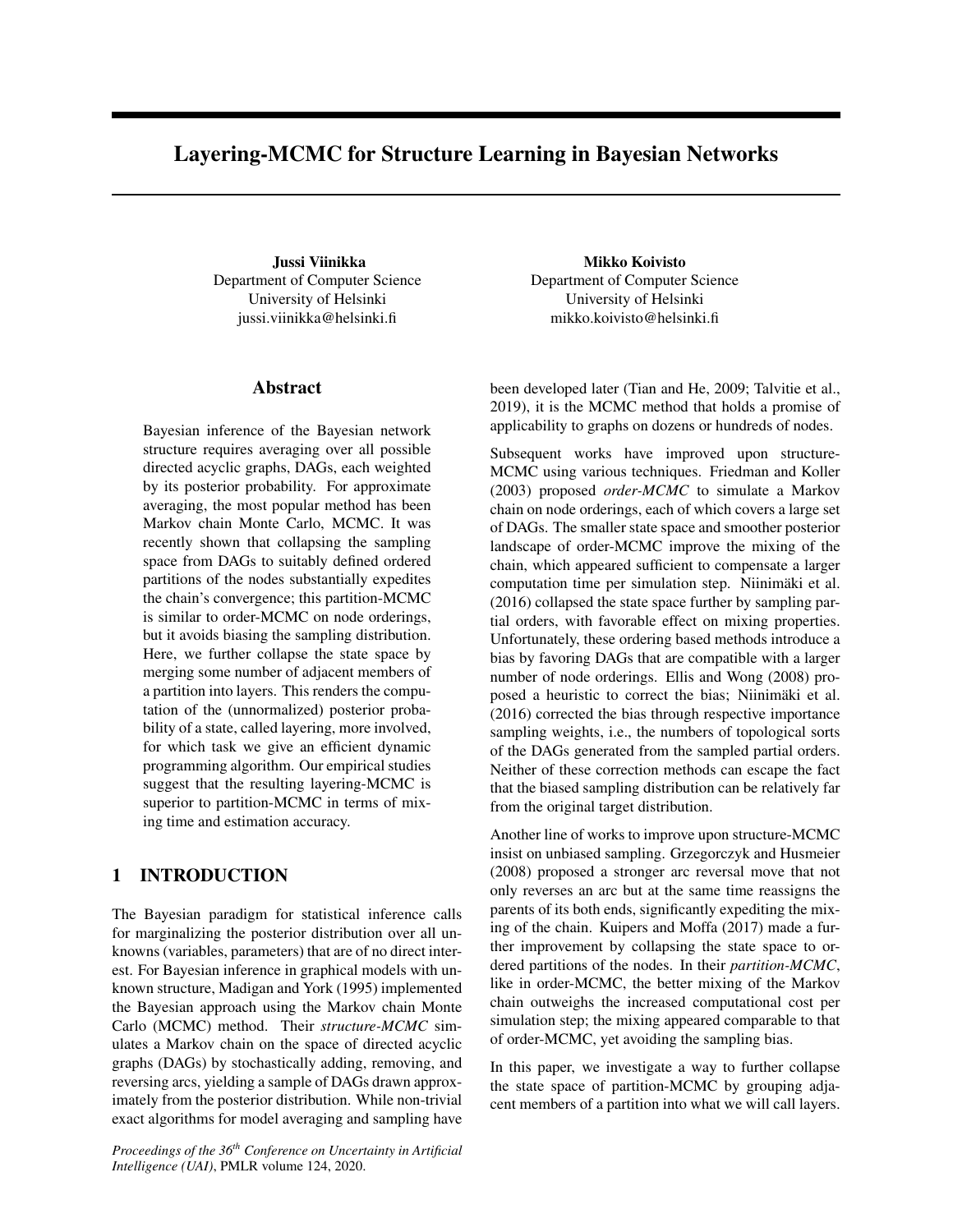This idea stems from two observations: First, on typical benchmark datasets, partition-MCMC tends to sample partitions that consist of a large number of small node subsets, often containing just one or two nodes; see Section 4.1 for our empirical findings. Consequently, the effective sampling space is relatively large, comparable to that of order-MCMC. In contrast, a layering consists of a relatively small number of larger layers, each layering covering a large number of partitions. This renders the sampling space smaller and smoother.

Second, each simulation step in partition-MCMC requires summing over, in essence, all possible parent sets for each node, typically millions of sets when there are some dozens of nodes; this computation is similar to what is required in order-MCMC. Given that the step is in any case computationally demanding, in layering-MCMC we can afford the additional work needed for computing the (unnormalized) posterior probability of a given layering, namely, for summing over all partitions (and thereby DAGs) compatible with the layering. Indeed, we show that, following the recent approach of Talvitie et al. (2019), we can compute the sum in time that is moderately exponential in the largest layer size; by controlling the maximum layer size, we can trade the computational complexity of a simulation step for the smoothness of the posterior landscape.

This paper focuses on the key ideas of layering-MCMC. The main question we aim to answer is the following:

Does collapsing the sampling space from partitions to layerings significantly enhance the mixing properties of the Markov chain and the accuracy of the resulting MCMC estimator for arc posterior probabilities?

Here we are bound to set the maximum layer size so that computing the posterior probability of a layering does not become a computational bottleneck. To answer the above question, we will compare layering-MCMC to partition-MCMC running their basic instantiations on data sets of moderate dimensions, for which the computation of the exact arc posterior probabilities is feasible (Tian and He, 2009; Talvitie et al., 2019).

If the answer is affirmative, one can expect the collapsed state space to preserve its advantage when one enhances the basic instantiations by sophisticated MCMC techniques, such as Metropolis-coupling of several parallel, "heated" chains; supporting evidence for this viewpoint is provided by the analogous comparison of order-MCMC and partial-order-MCMC (Niinimaki ¨ et al., 2016). Such additional techniques are needed and available when one wishes to successfully infer DAGs from data sets of larger dimensions. However, implementing such enhancements is beyond the present work.

# 2 PRELIMINARIES

We begin by introducing the necessary concepts and notation related to inferring BNs from data; for more comprehensive background on Bayesian networks, we refer to Koller and Friedman (2009). We also review the essential ingredients of the partition-MCMC method of Kuipers and Moffa (2017).

#### 2.1 BAYESIAN NETWORKS

Let V be a set of n elements. With each  $v \in V$  associate a random variable  $X_v$ . If  $S \subseteq V$ , write  $X_S$  for the tuple  $(X_v)_{v \in S}$ . A BN over the variables is a pair  $(G, \theta)$ , where G is a DAG on V and  $\theta$  parameterizes a joint probability distribution of  $X_V$  that factorizes along the DAG:  $p(X_V|G, \theta) = \prod_{v \in V} p(X_v|X_{G_v}, G, \theta)$ . Here and henceforth  $G_v$  denotes the set of parents of v in  $G$ . We also let  $p$  stand for a generic name for a probability distribution; the referred random variables and events will be clear from the context. The notation anticipates the Bayesian approach, in which the uknown DAG  $G$  and its parameters  $\theta$  will be treated as random variables.

In principle, the parent set  $G_v$  of node v could be any subset of  $V \setminus \{v\}$ . However, we will be interested in scenarios where each node  $v$  is associated with some potentially much smaller family of *possible parent sets*, denoted by  $\mathcal{G}_v$ . For instance,  $\mathcal{G}_v$  might consist of all  $G_v \subseteq V \setminus \{v\}$  whose size is at most some fixed constant K, the *max-indegree* of the allowed DAGs, or it could consist of all subsets of some fixed set of *candidate parents*  $C_v \subseteq V \setminus \{v\}$ . We will denote by  $\mathcal G$  the resulting set of all DAGs G satisfying  $G_v \in \mathcal{G}_v$  for all  $v \in V$ .

#### 2.2 BAYESIAN INFERENCE OF THE NETWORK STRUCTURE

We will consider Bayesian inference of the structure G from a given *dataset* X. We will assume that X consists of N datapoints  $X^1, X^2, \ldots, X^N$ , each of which is viewed as an independent draw from the distribution associated with the DAG G. Consequently, the likelihood of the BN  $(G, \theta)$  is obtained as  $\prod_{s=1}^{N} p(X^s | G, \theta)$ . The *marginal likelihood*  $p(X|G)$  is obtained by integrating the likelihood over a *parameter prior*  $p(\theta|G)$ . For any *structure prior*  $p(G)$ , the structure posterior is obtained via the Bayes rule as  $p(G|\mathbf{X}) = p(G)p(\mathbf{X}|G)/p(\mathbf{X})$ . We will denote the posterior of G also by  $\pi(G)$ . The posterior  $\pi(G)$  enables inference on any function of the structure. For instance, the posterior probability that node  $u$ is a parent of node  $v$  is obtained by simply marginalizing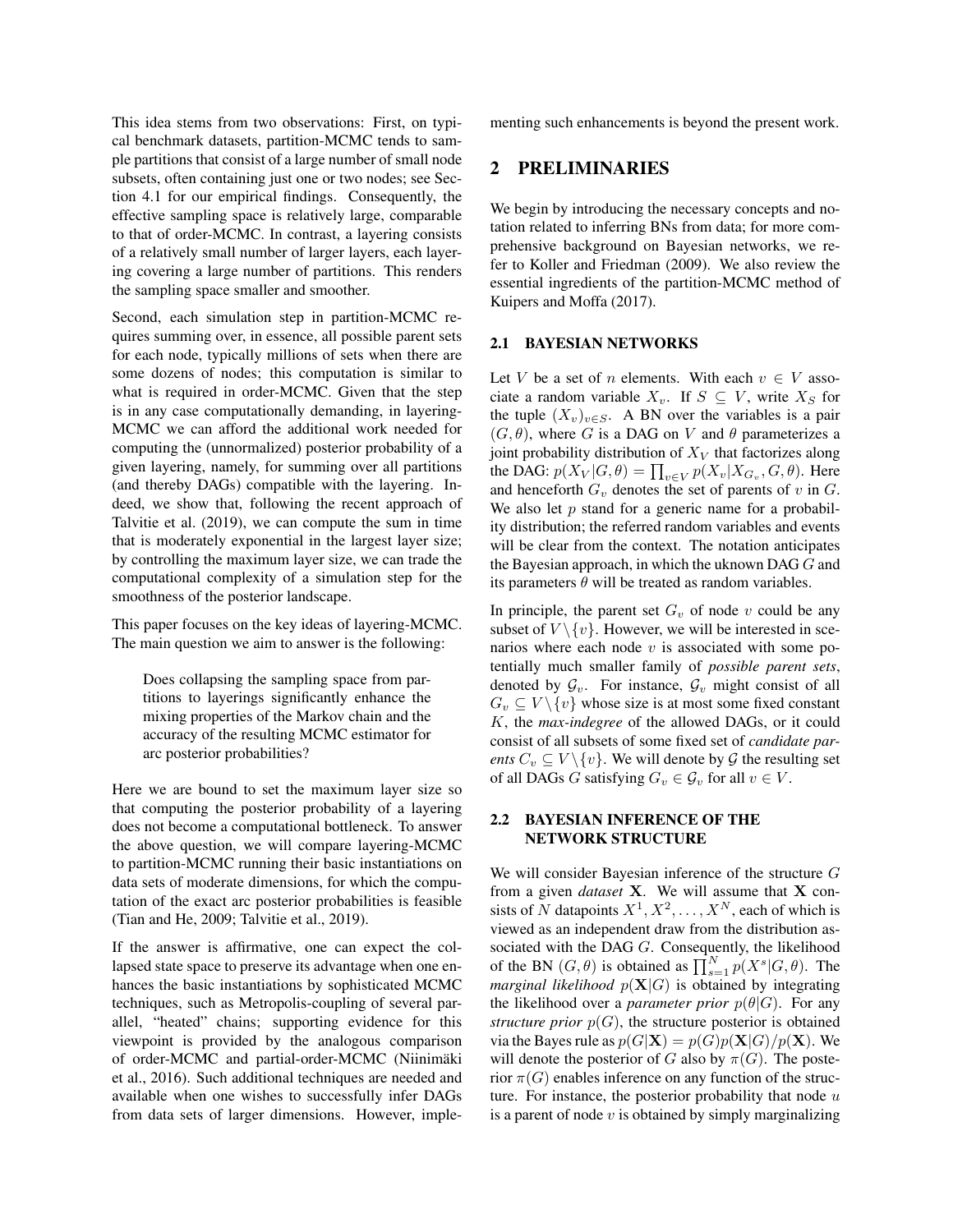the posterior, i.e., summing up the probabilities  $\pi(G)$  of all DAGs G in which  $u \in G_v$ .

In our experiments we adopt some standard choices for the priors so that the marginal likelihood  $p(X|G)$  satisfies so-called score equivalence, i.e., is constant over Markov equivalent DAGs (Koller and Friedman, 2009, Sect. 18.3.7). Specifically, we assume that all variables are either categorical or continuous, and use the BDe score in the former and the BGe score in the latter case (Geiger and Heckerman, 2002; Kuipers et al., 2014). Furthermore, we let the structure prior  $p(G)$  be uniform (truncated to  $\mathcal{G}$ ).

These choices imply that the posterior  $\pi(G)$  is *modular*:

$$
\pi(G) := \prod_{v \in V} \pi_v(G_v),
$$

where  $\pi_v(G_v)$  can be efficently computed up to a constant factor that is independent of  $G_v$ . In fact, the computational methods we will describe only rely on this property of the posterior.

#### 2.3 PARTITION-MCMC

The partition-MCMC method (Kuipers and Moffa, 2017) stems from the fact that every DAG admits a unique ordered partition of its node set, obtained be iteratively extracting the root nodes of the DAG; a node is a *root node* if it has no parents. For a graph  $G$  and a subset of its nodes S, denote by  $G - S$  the graph obtained by removing the nodes in S and all edges that have an end in S.

Definition 1. The *root-partition* of a DAG G is the sequence  $R_1R_2 \cdots R_k$ , where  $R_1$  is the set of root nodes of G and, if  $k > 1$ , the remainder  $R_2R_3 \cdots R_k$  is the root-partition of  $G - R_1$ .

Denote by  $R$  the set of all ordered set partitions of the node set  $V$ . While the root-partition of any DAG is unique, every member of  $R$  is the root-partition of one or multiple DAGs on V. With every  $R \in \mathcal{R}$  we associate its posterior probability  $\pi(R)$  obtained by marginalizing the posterior of DAGs:

$$
\pi(R) = \sum_{G \in \mathcal{G}(R)} \pi(G),
$$

where

$$
\mathcal{G}(R) := \{ G \in \mathcal{G} : R \text{ is the root-partition of } G \}.
$$

Partition-MCMC runs the Metropolis–Hastings algorithm to simulate a Markov chain on  $R$  with the posterior  $\pi(R)$  as its stationary distribution. When the chain is in



Figure 1: The root-partition R and the 5-layering B of the ASIA network. See Examples 1 and 2.

state  $R$ , the next state is generated by first drawing a proposal state  $R'$  from a proposal distribution  $q(R'|R)$  and then accepting the proposal with probability

$$
\min\left\{1, \frac{\pi(R')}{\pi(R)} \frac{q(R|R')}{q(R'|R)}\right\},\tag{1}
$$

in which case the next state is  $R'$ , and otherwise setting the next state to  $R$ . Thus the proposal distribution can be viewed as generating possible *moves* in the state space.

Kuipers and Moffa (2017) consider various types of moves in the partition space: splitting a part into two adjacent parts; joining two adjacent parts into a single part; moving a single node to another part or to form a new part of size one; swapping two nodes from different parts. In addition, they employ the edge reversal move of Grzegorczyk and Husmeier (2008) by simply first generating a DAG conditionally on the current partition, making the edge reversal move in the DAG space, and mapping the obtained DAG to its root-partition.

Example 1. The root-partition of the eight-node ASIA benchmark network (Lauritzen and Spiegelhalter, 1988) consists of four parts (Fig. 1). Observe that there are no arcs within any part and that every node, unless it is in the first part, takes a parent from the previous part.

### 2.4 COMPUTING THE PARTITION POSTERIOR

Each simulation step in partition-MCMC requires the computation of the posterior  $\pi(R)$  of a given partition  $R = R_1 R_2 \cdots R_k$ , up to a normalizing constant (which cancels when computing the ratio (1)). Instead of directly summing over all DAGs compatible with R, a computationally more efficient way is enabled by the fact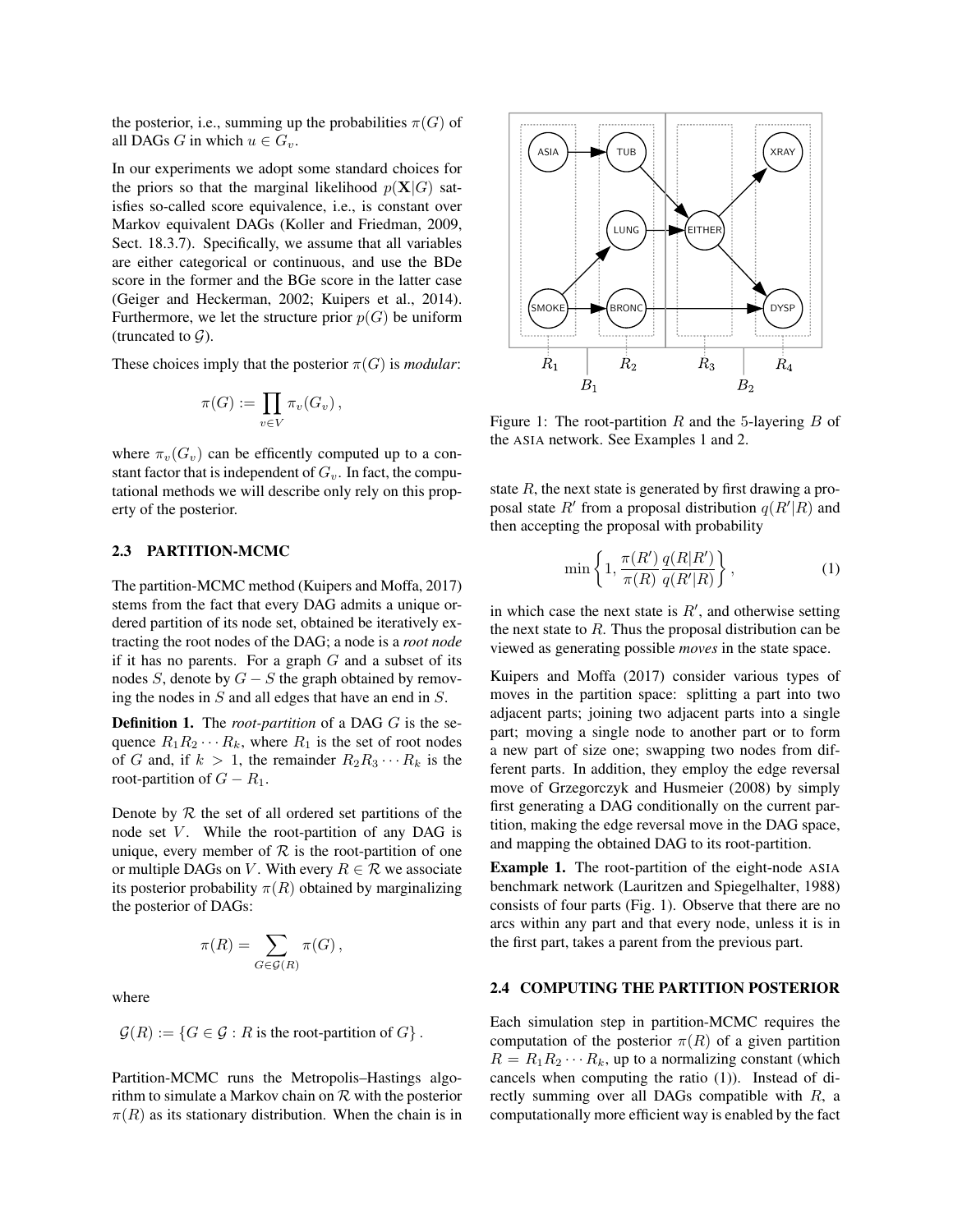that conditionally on the partition, the nodes' parent sets are mutually independent. Furthermore, a  $G_v \in \mathcal{G}_v$  is a valid parent set of a node  $v \in R_i$  exactly when  $G_v$  only contains nodes from members  $R_j$  for  $j < i$  and at least one parent from  $R_{i-1}$ ; the obvious exception is when  $i = 1$ , in which case  $G_v$  must be empty.

For a more precise formulation of this crucial property, for any node  $v \in V$  and node subsets  $T \subseteq U \subseteq V$ , denote the possible parent sets of v relative to  $(U, T)$  by

$$
\mathcal{G}_{v}(U,T) := \{ G_v \in \mathcal{G}_v : G_v \subseteq U, G_v \cap T \neq \emptyset \}
$$

if U is not empty and  $\mathcal{G}_{v}(\emptyset, \emptyset) := \mathcal{G}_{v} \cap \{\emptyset\}$  otherwise, and the corresponding sum of posterior weights by

$$
\hat{\pi}_v(U,T) := \sum_{G_v \in \mathcal{G}_v(U,T)} \pi_v(G_v).
$$

Now, by letting

$$
f(U,T,S) := \prod_{v \in S} \hat{\pi}_v(U,T),
$$

we have that  $\pi(R)$  factorizes into a part-wise product:

$$
\pi(R) = \prod_{i=1}^{k} f(R_{1:i-1}, R_{i-1}, R_i); \tag{2}
$$

here and henceforth,  $R_{-1}, R_{1:-1} := \emptyset$ . In this product each node  $v \in R_i$  contributes a term  $\hat{\pi}_v(U, T)$ , where U consists of all nodes in  $R_j$  for  $j < i$  and T equals  $R_{i-1}$ .

The factorization reduces the computations to the computation of the required sum  $\hat{\pi}_v(U, T)$  for each v. A straightforward way to compute the sum is by enumerating all  $G_v \in \mathcal{G}_v(U,T)$ , which, in turn, can be implemented by iterating through all  $G_v \in \mathcal{G}_v$  and checking for each  $G_v$  whether it satisfies the two constraints,  $G_v \subseteq U$  and  $G_v \cap T \neq \emptyset$ . This algorithm is implemented in Kuipers and Moffa (2017).

## 3 LAYERING-MCMC

The key feature in layering-MCMC is that its state space is smaller than in partition-MCMC (Kuipers and Moffa, 2017). We begin by introducing the notion of  $M$ layering, where  $M$  is a user parameter that controls the size of the state space. Then we formulate a Metropolis– Hastings algorithm for simulating a Markov chain on M-layerings, following the corresponding algorithm of partition-MCMC. While it is relatively straightforward to compute the unnormalized posterior probability of a root-partition (see Section 2.4), for M-layerings the respective task is more involved—we will give a dynamic programming algorithm whose time complexity is exponential only in the parameter  $M$  and therefore not a computational bottleneck when  $M$  is set small enough.

#### 3.1 LAYERINGS

Consider an ordered set partition  $R = R_1 R_2 \cdots R_k \in \mathcal{R}$ of the node set  $V$ , and let  $M$  be a natural number less than or equal to |V|. The M-layering of R, defined formally below, is a unique grouping of adjacent members of  $R$  into disjoint layers, each containing at most M nodes and being as large as possible; an exception is when a layer corresponds to a single member of  $R$  whose cardinality exceeds M.

**Definition 2.** The M-layering of  $R_1R_2 \cdots R_k$  is the sequence  $B_1B_2 \cdots B_\ell$  where

$$
B_1 = \begin{cases} R_1 & \text{if } |R_1| > M \,, \\ R_{1:i} & \text{else, for the largest } i \text{ s.t. } |R_{1:i}| \le M \,, \end{cases}
$$

and, if  $i < k$ , the remainder  $B_2 B_3 \cdots B_\ell$  is the Mlayering of  $R_{i+1}R_{i+2}\cdots R_k$ .

Observe that the 1-layering of a root-partition of a DAG is the root-partition itself, and in this sense layerings amount to a generalization of root-partitions.

Example 2. The 5-layering of the eight-node ASIA benchmark network consists of two layers (Fig. 1).

The partitions in  $R$  that are compatible with a given  $M$ layering  $B$  form the subset

 $\mathcal{R}(B) := \{ R \in \mathcal{R} : B \text{ is the } M \text{-layering of } R \}.$ 

The posterior probability of  $B$  is thus obtained as

$$
\pi(B) := \sum_{R \in \mathcal{R}(B)} \pi(R) .
$$

We denote by  $\mathcal{B}_M$  the set of all M-layerings on V, i.e.,

 $\mathcal{B}_M := \{ B : B$  is the M-layering of R for some  $R \in \mathcal{R} \}.$ 

The definitions directly imply the following characterization of  $\mathcal{B}_M$ :

Proposition 1. *An ordered set partition of* V *is an* M*layering on* V *if and only if the total size of any two adjacent parts exceeds* M*.*

#### 3.2 MARKOV CHAIN ON LAYERINGS

Our algorithm for simulating a Markov chain on  $\mathcal{B}_M$ is analogous to that in partition-MCMC. In particular, the chain moves from the current state  $B$  to a new state B', generated from a proposal distribution  $q(B'|B)$ , with probability

$$
\min\left\{1, \frac{\pi(B')}{\pi(B)} \frac{q(B|B')}{q(B'|B)}\right\}.
$$
\n(3)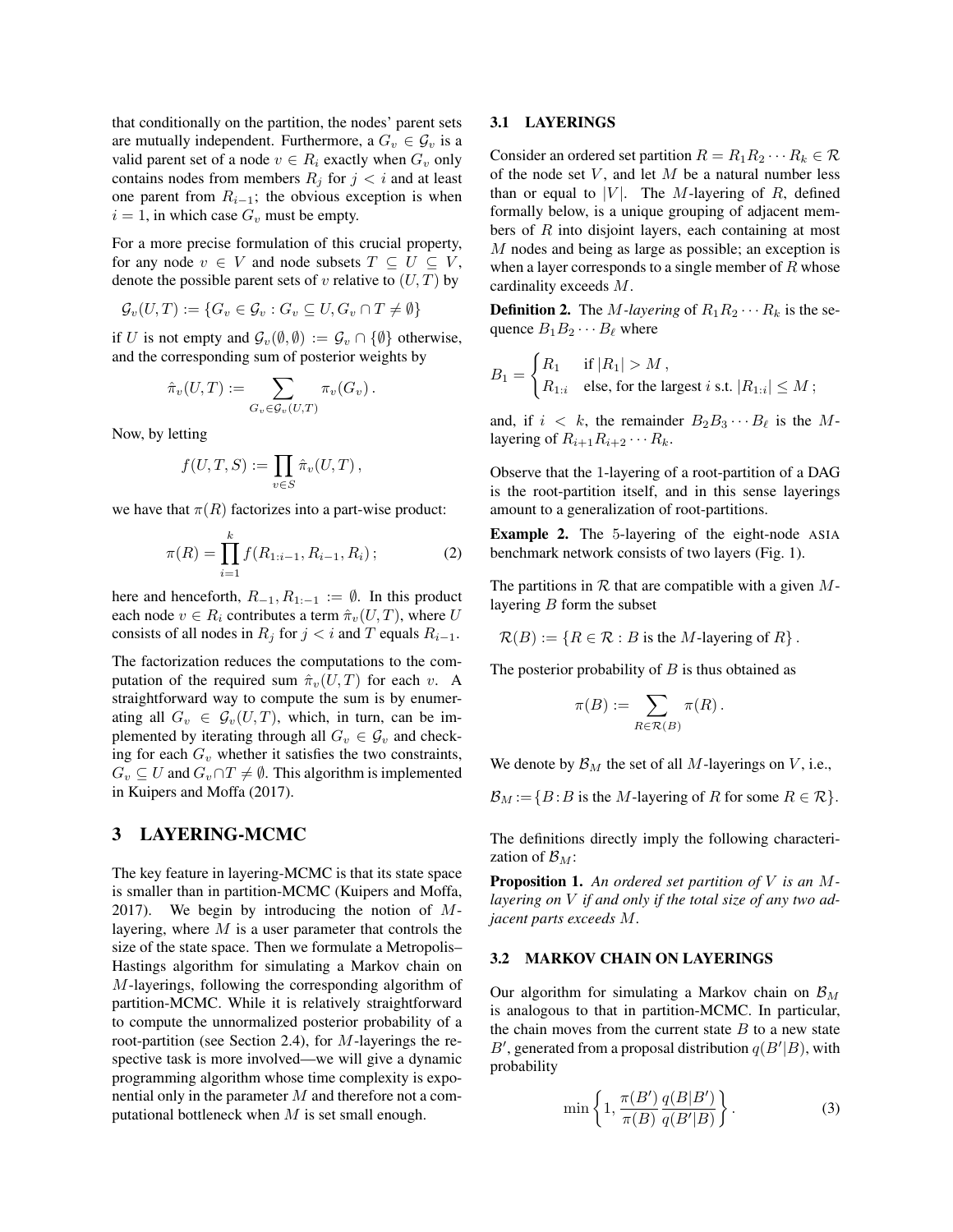At first glance, one might also consider directly adopting the moves in the partition space. However, the additional constraints in  $\mathcal{B}_M$  (cf. Proposition 1) invalidate some moves; for example, splitting a layer of size at most  $M$  would always produce an element of  $R$  that does not belong to  $\mathcal{B}_M$ .

We have implemented three types of moves. In the description below, all draws are uniformly at random over the available choices unless told otherwise.

- Relocate Draw a layer and an integer s between 1 and the layer's size. Draw s nodes from the layer and insert them into another layer or in between adjacent two layers (to form a new layer).
- Swap With probability one half, draw two adjacent layers; otherwise draw two non-adjacent layers. Draw one node from each layer and swap their locations.
- **Re-partition** First draw a partition  $R \in \mathcal{R}(B)$  proportionally to  $\pi(R)$ . Then make a move in the partition space (split, join, or swap); this results in a partition  $R'$ . Finally map  $R'$  to the induced layering  $B' \in \mathcal{B}_M$ , which is accepted as the new state.

For the relocate and swap moves, it is straightforward to calculate the proposal probabilities  $q(B'|B)$  and  $q(B|B')$ , which we need for the evaluation of the ratio (3); we omit the calculation here. For the re-partition move, these terms are not needed, given that the proposed partition  $R'$  is accepted according to the respective ratio of posterior and proposal probabilities (1)—the argument is, in essence, given by Kuipers and Moffa (2017, Sect. 5) and not repeated here.

Since we use the Metropolis–Hastings algorithm, the chain is reversible and thus converges to  $\pi(B)$ , provided that the chain is irreducible and aperiodic. It is easy to see that our chain is irreducible, since from any layering one can move to the single-layer layering by repeated relocate moves, and then back to any other layering by another series of relocate moves. To make the chain aperiodic, we simply let the chain stay in the same state with some small probability.

#### 3.3 COMPUTING THE LAYERING POSTERIOR

Let B be an M-layering on V. By the definition of  $\pi(B)$ and the factorization (2), we have

$$
\pi(B) = \sum_{R \in \mathcal{R}(B)} \prod_{i=1}^{k(R)} f(R_{1:i-1}, R_{i-1}, R_i).
$$

To compute  $\pi(B)$  by dynamic programming, we next define a function  $g_j$  through a recurrence for all  $j =$   $0, 1, \ldots, \ell$  such that  $\pi(B)$  can be read from  $g_0$ . Let us make the notational convention that  $B_{-1} = B_0 = \emptyset$ . Let  $T \subseteq D \subseteq B_j$  and denote  $U := B_{1:j-1} \cup D$ . We next define the value  $g_j(U, T)$ .

Suppose first that  $D = B_j$ , i.e.,  $U = B_{1:j}$ . Now, if  $j = \ell$ , define  $g_j(U, T) := 1$ ; otherwise, if  $|B_{j+1}| > M$ , define

$$
g_j(U,T) := f(U,T,B_{j+1}) g_{j+1}(B_{1:j+1},B_{j+1}) ;
$$

else define

$$
g_j(U,T) := \sum_{\substack{\emptyset \subset S \subseteq B_{j+1} \\ j=0 \text{ or } |S| > M - |B_j|}} f(U,T,S) g_{j+1}(U \cup S, S).
$$

Suppose then that  $U \neq B_{1:j}$ , i.e.,  $D \subset B_j$ . Then define

$$
g_j(U,T) := \sum_{\emptyset \subset S \subseteq B_j \backslash U} f(U,T,S) g_j(U \cup S, S) .
$$

The proof of the following result is mechanical and, for the sake of exposition, given in the Supplement.

**Lemma 2.** *We have*  $g_0(\emptyset, \emptyset) = \pi(B)$ *.* 

Our dynamic programming algorithm computes the values  $g_i(U, T)$  using the above recurrences in decreasing order by j and |U|. The sets  $T \subseteq U \setminus B_i$  can be traversed in arbitrary order, while, for the ease of computation, it is advisable to sum over the relevant sets  $S$  in increasing order by size, as discussed in the next paragraph.

The complexity of the algorithm is clearly dominated by the complexity of the steps that require summing over the sets  $S$ . In the first summation,  $U$  is fixed, while  $T$ and S range over subsets of  $B_j$  and  $B_{j+1}$ , respectively, whose number in total is at most  $2^{|B_j|} 2^{|B_{j+1}|} \leq 4^M$ . (Observe that if  $|B_j| > M$ , then  $g_j(U, T)$  is only needed for  $T = B_j$ .) In the second summation,  $(U, T, S)$  runs over at most  $4^{|B_j|} \le 4^M$  choices. Since we clearly have  $\ell = O(n/M)$ , we need  $O(4^M n/M)$  arithmetic operations, provided that we can access the values  $f(U, T, S)$ using a constant number of operations. To this end, we visit the sets  $S$  in increasing order by size and compute  $f(U, T, S)$  by multiplying an already computed value  $f(U, T, S \setminus \{v\})$  by  $\hat{\pi}_v(U, T)$  for some  $v \in S$ . One way to organize these computations are given in the pseudo code in Fig. 3.

It remains to analyze the complexity of precomputing the values  $\hat{\pi}_v(U, T)$  for every node v. For convenience, assume first that T intersects  $B_j$  and  $v \in B_j$ . A straightforward, but slow, approach would be to compute the values separately for all possible pairs  $(U, T)$ , whose number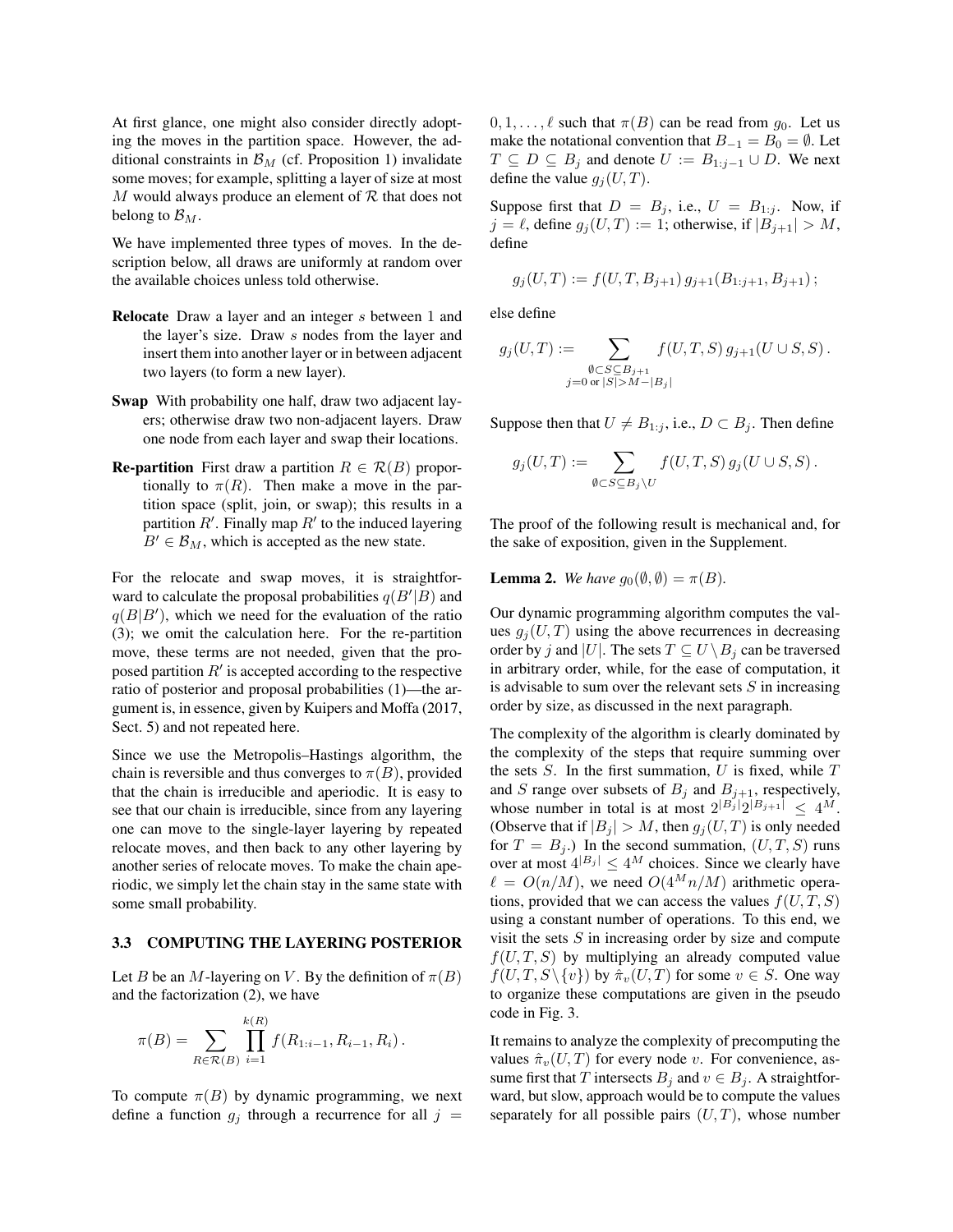scales in the worst case as  $3^M$ . To expedite the computations, we however compute the values simultaneously for all  $(U, T)$ , as follows. For all  $C \subseteq B_i$  define

$$
\tau_v(C) := \sum_{\substack{C' \subseteq B_{1:j-1} \\ C' \cup C \in \mathcal{G}_v}} \pi_v(C' \cup C).
$$

We can compute all these values by visiting each possible parent set  $G_v \subseteq B_{1:j}$  and adding its contribution, namely  $\pi_v(G_v)$ , to  $\tau_v(G_v \cap B_i)$ . This requires  $O(|\mathcal{G}_v|)$  additions. Then we compute the zeta transform  $\hat{\tau}_v$  of  $\tau_v$ , defined by

$$
\hat{\tau}_v(D) := \sum_{C \subseteq D} \tau_v(C) \,, \quad D \subseteq B_j \,,
$$

using  $O(3^M)$  additions—or asymptotically faster, using  $O(2^M M)$  additions (Kennes, 1992)–and finally make use of the following identity:

**Lemma 3.** *We have*  $\hat{\pi}_v(U,T) = \hat{\tau}_v(D) - \hat{\tau}_v(D \setminus T)$ .

*Proof.* Recall that  $U = B_{1:j-1} \cup D$ . Write

$$
\hat{\tau}_v(D) - \hat{\tau}_v(D \setminus T) = \sum_{C \subseteq D} \tau_v(C) - \sum_{C \subseteq D \setminus T} \tau_v(C)
$$
\n
$$
= \sum_{\substack{C \subseteq D \\ C \cap T \neq \emptyset}} \sum_{\substack{C' \subseteq U \setminus D \\ C' \cup C \in \mathcal{G}_v}} \pi_v(C' \cup C)
$$
\n
$$
= \sum_{\substack{X \subseteq U \\ X \cap T \neq \emptyset \\ X \in \mathcal{G}_v}} \pi_v(X).
$$

This equals  $\hat{\pi}_{v}(U, T)$  by the definition of  $\mathcal{G}_{v}(U, T)$ .  $\Box$ 

Consider then the other case, namely that  $T$  intersects  $B_j$  but  $v \in B_{j+1}$ . We see that the construction above is valid also in this case. We also observe that if  $|B_j|$  > M, then we may assume that  $U = T = B_i$  and only need the value  $\hat{\pi}_v(B_{1:i}, B_i)$ , which can be computed by a straightforward pass through  $\mathcal{G}_v$ .

The pseudo code in Fig. 2 organizes the computation of the functions  $\hat{\tau}_v$ .

We arrive at the main result of this subsection:

Proposition 4. *Computing* π(B) *for a given* M*-layering*  $B$  requires  $O\big(4^Mn/M+\sum_v\lvert \mathcal{G}_v\rvert\big)$  arithmetic operations.

### 3.4 GENERATING PARTITIONS AND DAGS

For the re-partition move of our Markov chain we need an algorithm that generates a partition compatible with the current layering  $B$  with a probability that is proportional to the posterior of the partition. Having computed the posterior probability  $\pi(B)$  and stored the dynamic PARENTS-SUMS $(B_1B_2\cdots B_\ell)$ 

```
1 B_{\ell+1} = \emptyset2 for j = 1 to \ell3 for each v \in B_{j+1} // Preparing for T = B_j4 \hat{\tau}_v[\{v\}] = 0 // Initialize
 5 for each G_v \in \mathcal{G}_v s.t. G_v \subseteq B_{1:j}6 if G_v \cap B_j \neq \emptyset<br>7 add \pi_v(G_v)add \pi_v(G_v) to \hat{\tau}_v[\{v\}]8 if |B_j| \leq M<br>9 for each
              for each v \in B_j \cup B_{j+1}10 for each C \subseteq B_j11 \tau_v[C] = 0 // Initialize
12 for each G_v \in \mathcal{G}_v s.t. G_v \subseteq B_{1:j}13 add \pi_v(G_v) to \tau_v[G_v \cap B_j]// Compute τˆv
14 for each D \subseteq B_j \setminus \{v\}15 \hat{\tau}_v[D] = 0 // Initialize
16 for each C \subseteq D<br>17 add \tau<sub>n</sub>[C] to
17 add \tau_v[C] to \hat{\tau}_v[D]<br>18 return (\hat{\tau}_v)_{v \in V}return (\hat{\tau}_v)_{v\in V}
```
Figure 2: Pseudo code for computing the functions  $\hat{\tau}_v$ . Note: if  $v \in B_{j+1}$ , then the returned value  $\hat{\tau}_v[\{v\}]$ equals  $\hat{\pi}_{v}(B_{1:i}, B_{i})$ ; in other cases (i.e., the argument is a proper subset of  $B_i$ ) one has to invoke Lemma 3.

programming tables  $g_j$ , it is a standard routine to generate a random partition by stochasting backtracking. (A pseudo code is given in the Supplement.)

Having generated a partition, we can further generate a compatible DAG with a probability proportional to the posterior of the DAG. The DAG will be a sample from the posterior conditionally on the current layering.

### 4 EXPERIMENTS

We have implemented the layering-MCMC method in Python.<sup>1</sup> For tests on partition-MCMC, we used the original implementation by Kuipers and Moffa (2017); for a clean comparison of the different state spaces, we did not enable the edge reversal move. As neither implementation is optimized for speed and the theoretical cost per simulation step is about the same for both algorithms, we run both algorithms the same number of simulations steps, which we set to 60 000. (This is the length of the simulations in Kuipers and Moffa (2017) on data sets of comparable dimensions.)

#### 4.1 TYPICAL ROOT-PARTITIONS

The potential of layering-MCMC crucially relies on the possibility to cover a large number of root-partitions

<sup>&</sup>lt;sup>1</sup>The source code of our implementation is freely available at github.com/jussiviinikka/layeringMCMC.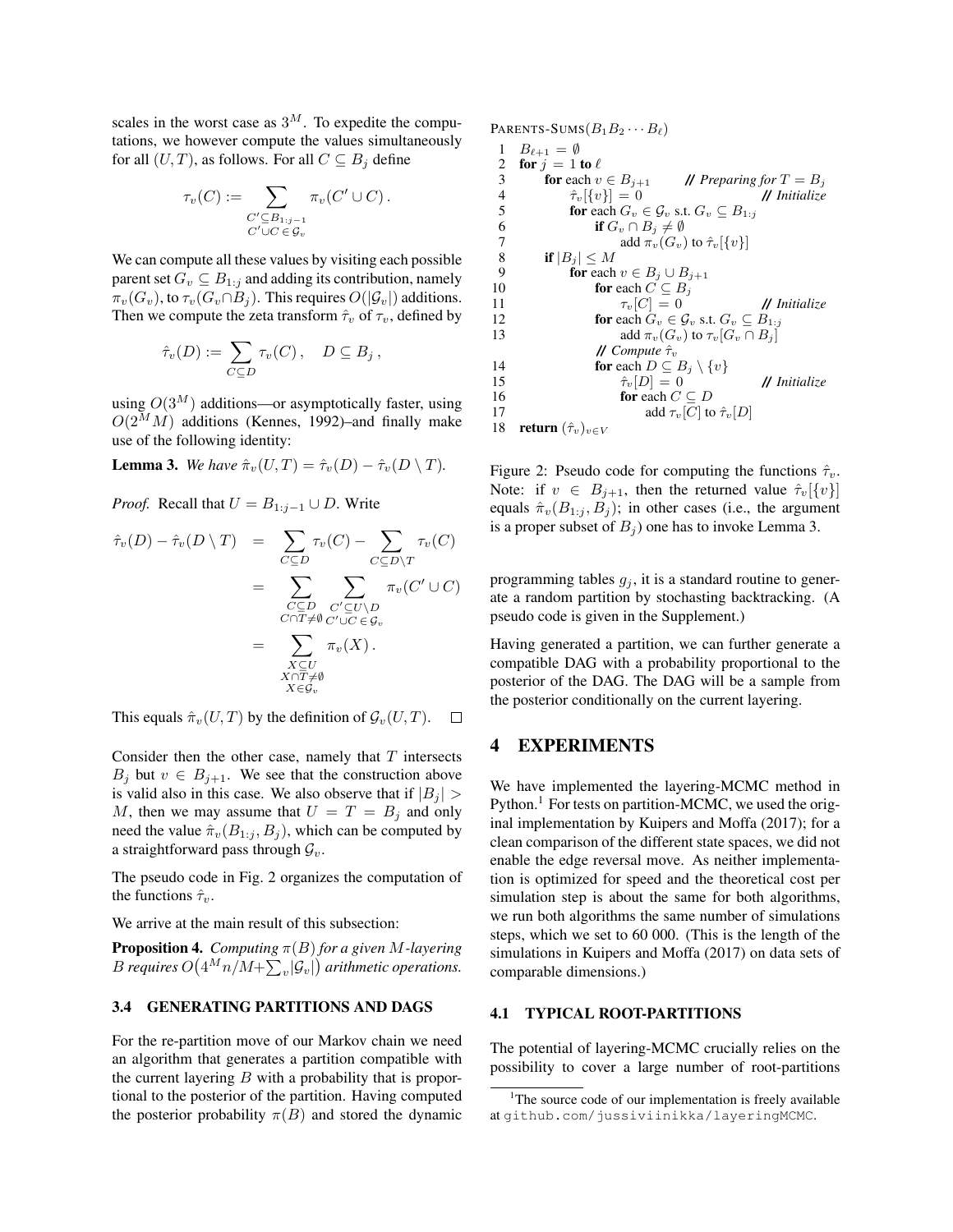POSTERIOR $(B_1B_2\cdots B_\ell)$  $( \hat{\tau}_v)_{v \in V} =$  PARENTS-SUMS $(B_1 B_2 \cdots B_\ell)$ 2 for  $j = \ell$  downto 0<br>3 if  $|B_j| > M$  or 3 if  $|B_j| > M$  or  $j == 0$  // *Set P*<br>4  $\mathcal{P} = \{(B_i, B_j)\}$ 4  $P = \{(B_j, B_j)\}$ <br>5 **else**  $P = \{(D, T) : \emptyset\}$ else  $\mathcal{P} = \{ (D, T) : \emptyset \subset T \subseteq D \subseteq B_i \}$ 6 **for** each  $(D, T) \in \mathcal{P}$  in decreasing order by  $|D|$ 7 **if**  $D = B_j$ <br>8  $j' = j$  $\int$  and  $D'$ 8  $j' = j + 1; D' = \emptyset$ 9 **else**  $j' = j; D' = D$ 10 if  $D \subset B_j$  or  $j = \ell$  or  $|B_{j+1}| \leq M$  **//** S and A 11  $S = \{ S \subseteq B_{j'} \setminus D' : \emptyset \subset S \}; A = \emptyset$ 12 **else**  $S = \{B_{j+1}\}\;$ ,  $A = B_{j+1} \setminus \min B_{j+1}$ 13 **for** each  $v \in B_{j'} \setminus D$ <sup>0</sup> **//** *Construct* p[.] 14 if  $T = \emptyset$ 15  $p[v] = \pi_v(\emptyset)$ 16 **else if**  $T = B_j$  **//** *Special case*  $p[v] = \hat{\tau}_v[\{v\}]$  $p[v] = \hat{\tau}_v[\{v\}]$ 18 **else**  $p[v] = \hat{\tau}_v[D] - \hat{\tau}_v[D\backslash T]$ 19  $f[A] = 1$  **//** *Construct*  $f[A]$ <br>20 **for** each  $v \in A$ for each  $v \in A$ 21 multiply  $f[A]$  by  $p[v]$ 22 if S is empty **//** *Happens iff*  $j = \ell$  *and*  $D = B_j$ <br>23  $q_i[D, T] = 1$  $g_j[D, T] = 1$ 24 **else**  $g_j[D, T] = 0$ <br>25 **for** each  $S \in \mathcal{S}$  in 25 **for each**  $S \in S$  in increasing order by |S| 26  $v = \min S$  $v = \min S$ 27  $f[S] = f[S \setminus \{v\}] \cdot p[v]$ 28 if  $D \neq B_j$  or  $j = 0$  or  $|S| > M - |B_j|$ 29 add  $\tilde{f}[S] \cdot g_{j'}[D' \cup S, S]$  to  $g_j[D, T]$ 30 return  $g_0[\emptyset, \emptyset]$ 

Figure 3: Pseudo code for computing the posterior  $\pi(B)$ of a given M-layering B. Note:  $B_0 = B_{\ell+1} = \emptyset$ .

by a M-layering with a relatively small  $M$ . To examine whether typical root-partitions permit an effective use of the layering technique, we first collected the size distributions of root-partition parts in benchmark networks (Table 1). In this study, we include all the medium and large networks from the *bnlearn* repository (www.bnlearn.com/bnrepository). In addition, we included the ASIA network, which serves as our running toy example. For most of the networks, we see large reductions when comparing the length of the root-partition to the length of the 8-layerings, with WATER and HEPAR II being the only exceptions.

Then we did a similar study for the root-partitions traversed by partition-MCMC on a set of benchmark datasets (Table 2). The datasets are from the UCI machine learning repository (Dua and Graff, 2017), and preprocessed for learning discrete BNs in Malone et al.

Table 1: The median length  $(k)$  and part size  $(m)$  of the root-partition and the length  $(\ell)$  of the 8-layering of benchmark networks

| <b>Network</b>    |    |     | Nodes Arcs Max-Indeg. | m   | $\kappa$ | ₽ |
|-------------------|----|-----|-----------------------|-----|----------|---|
| ASIA              | 8  | 8   | 2                     | 2   | 4        |   |
| <b>CHILD</b>      | 20 | 25  | 2                     | 5   | 5        | 3 |
| <b>INSURANCE</b>  | 27 | 52  | 3                     | 2.5 | 10       |   |
| WATER             | 32 | 66  | 5                     | 8   | 4        | 4 |
| <b>MILDEW</b>     | 35 | 46  | 3                     | 1.5 | 14       |   |
| <b>ALARM</b>      | 37 | 46  |                       | 2   | 11       |   |
| <b>BARLEY</b>     | 48 | 84  |                       | 2.5 | 12       |   |
| <b>HAILFINDER</b> | 56 | 66  |                       | 15  | 14       | 6 |
| <b>HEPAR II</b>   | 70 | 123 |                       | 8.5 | 8        | 8 |
| WIN95PTS          | 76 | 112 |                       | 3   | 9        | 5 |

Table 2: The length  $(k)$  and part size  $(m)$  of the rootpartition and the length  $(\ell)$  of the induced 8-layering on benchmark data. Medians of values collected from 60 000 steps of partition-MCMC

| Data Set          |    |      | Nodes Points Max-Indeg. | $\boldsymbol{m}$            | k. | ł. |
|-------------------|----|------|-------------------------|-----------------------------|----|----|
| $ASIA-1000$       | 8  | 1000 | 7                       | 1                           | 6  |    |
| <b>BOSTON</b>     | 14 | 506  | 5                       |                             | 10 | 2  |
| Zoo               | 17 | 101  | 5                       | 1                           | 11 | 3  |
| <b>VOTING</b>     | 17 | 435  | 5                       | $\mathfrak{D}$              | 8  | 3  |
| <b>LYMPH</b>      | 19 | 148  | 5                       | $\overline{c}$              | 9  | 3  |
| <b>HEPATITIS</b>  | 20 | 155  | 5                       | $\mathfrak{D}$              | 10 | 3  |
| <b>EUCALYPTUS</b> | 20 | 736  | 5                       | 1                           | 13 | 3  |
| <b>SPECT</b>      | 23 | 267  | 5                       | 1                           | 16 | 3  |
| <b>AUTOS</b>      | 26 | 205  | 5                       | $\mathfrak{D}$              | 16 | 4  |
| <b>PYRIM</b>      | 28 | 74   | 5                       | $\mathfrak{D}$              | 14 | 4  |
| COLIC             | 28 | 368  | 5                       | $\mathfrak{D}$              | 12 | 4  |
| <b>FLAG</b>       | 29 | 194  | 5                       | $\mathcal{D}_{\mathcal{A}}$ | 14 | 4  |
| TRAINS            | 30 | 10   | 5                       | 1                           | 18 |    |

(2018). We included all datasets with less than 1000 data points and up to 30 variables, to fit within our computational constraints with a maximum indegree of 5. In addition, we included the BOSTON dataset against which partition-MCMC was benchmarked by Kuipers and Moffa (2017), and a dataset of 1000 samples from the ASIA network. We did not set any indegree limit for ASIA as there are only eight nodes.

Arguably, the analysis on the root-partitions visited by a simulated Markov chain is a more direct indicator of the potential of the layering method than the static synthetic networks. Here we see even a greater promise for layering-MCMC: the median sizes of root-partition parts are either 1 or 2, with no exception. Consequently, we see a dramatic reduction from lengths of root-partitions to lengths of 8-layerings.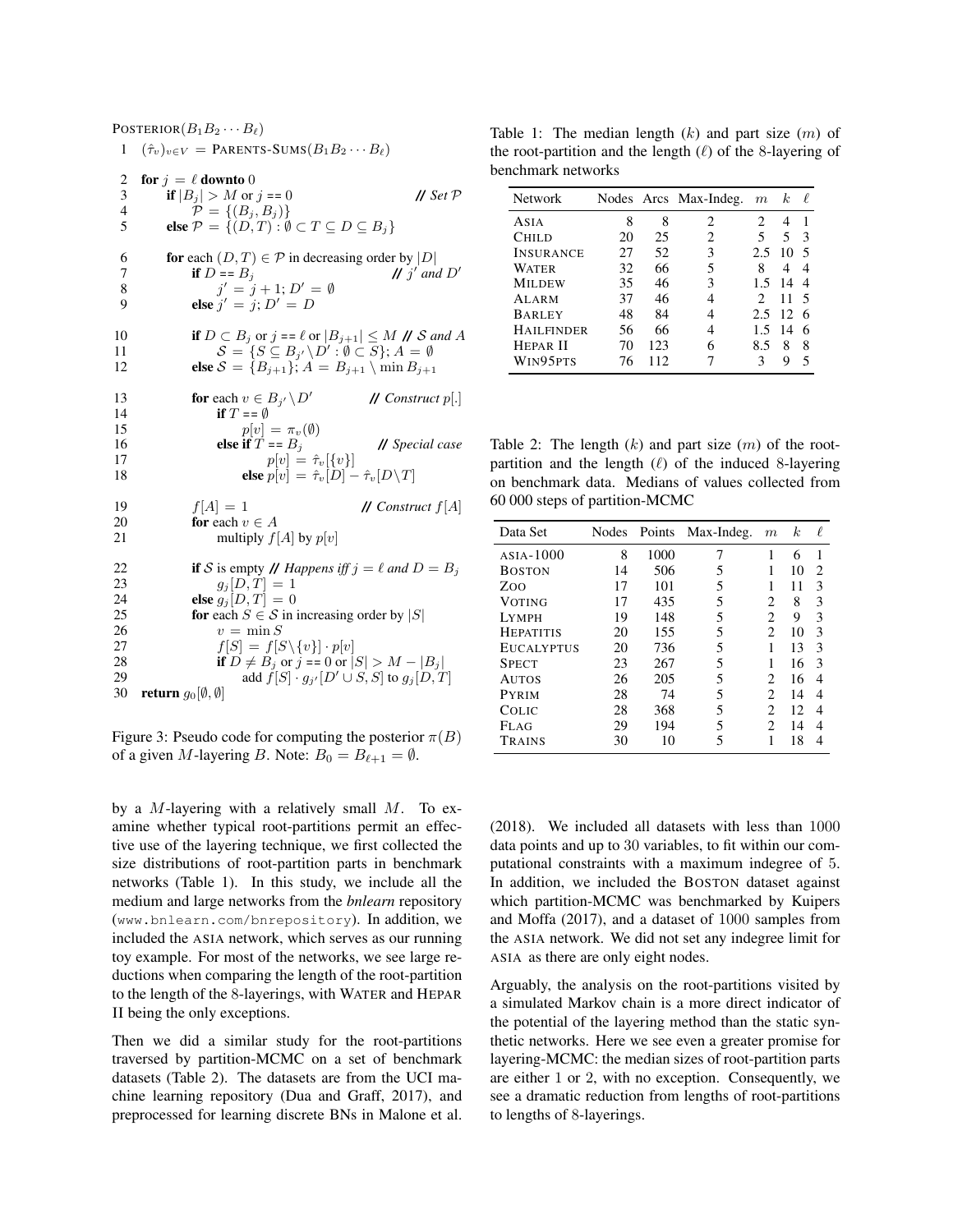#### 4.2 MIXING OF MARKOV CHAINS

To study the effect of the maximum layer size  $M$  on the performance of layering-MCMC, we ran nine independent chains, with  $M \in \{4, 8\}$ , on the first six benchmark data sets from Table 2. For comparison, we also ran nine independent chains of partition-MCMC. Figure 4 shows the simulation traces (scores of sampled DAGs) for four selected data sets; see the Supplement for the rest.

For ASIA-1000 and ZOO there is little visible difference between the three algorithms. Both data sets seem relatively easy: all nine chains appear to quickly reach the regions of high posterior probabilities. Here it is worth noting that on ASIA-1000 layering-MCMC with  $M = 8$ samples independent DAGs from the exact posterior distribution as the state space only contains one state.

In contrast, for BOSTON and VOTING the simulation traces reveal the difficulty of partition-MCMC to mix between different modes of the distribution. Layering-MCMC with  $M = 4$  performs better, but it takes around 10 000 steps before the chains appear to converge, and even then some of the chains on VOTING seem to not reach the high probability regions. Increasing  $M$  to 8 has a clear positive effect and the chains appear to converge already after a couple of thousand steps.

#### 4.3 ARC POSTERIOR ESTIMATES

For a less subjective measure of performance we first computed the exact posterior probabilities for edges between each pair of the variables given the computed local scores, with software by Pensar et al. (2020). Then we computed the empirical probability for the same at each iteration step for the three compared MCMC-chains and for each of the 9 independent runs. Finally, we calculated the maximum absolute error between the exact and the empirical probabilities and plot the median of the 9 values thus obtained at each step.

The results are presented in the right-most column in Fig. 4, and clearly show the harshness of the measure. In ASIA and ZOO the curves seem to be able to capture differences between the methods not clearly visible directly from the DAG-scores. Even when the chains seem to have mixed roughly equally well, the analysis on the edge probabilities almost invariantly rank the layering-MCMC with  $M = 8$  to have performed the best and partition-MCMC the worst. The only exception happens briefly around 20 000 iterations for BOSTON when partition-MCMC fares better than layering-MCMC with  $M = 4$ . The overall picture is in line with the theoretical idea of layering-MCMC, despite the more practical differences between the two software implementations.

# 5 CONCLUDING REMARKS

We proposed the layering-MCMC method for Bayesian structure learning in Bayesian networks. Like the recently discovered partition-MCMC (Kuipers and Moffa, 2017), it allows (approximate) sampling from the *unbiased* posterior distribution of DAGs, thus avoiding the main drawback of some previous sophisticated MCMC methods (Friedman and Koller, 2003; Niinimäki et al., 2016) or bias correction schemes (Ellis and Wong, 2008; He et al., 2016). Because layering-MCMC simulates a Markov chain on layerings, each of which covers multiple ordered partitions, it has the potential to mix faster and thereby yield more efficient estimators of arc posterior probabilities and related quantities, as compared to partition-MCMC.

To realize this potential we gave an algorithm to compute the posterior probability of a given layering suffciently fast, so that the computational complexity is on par with the work required per simulation step in partition-MCMC, or, likewise, in partial-order-MCMC (Niinimäki et al., 2016). More technically, the computational complexity is controlled by the maximum layer size  $M$ . The parameter  $M$  can be set to roughly match the computational cost due to the large number of potential parent sets, which mainly depends on the number of nodes  $n$  and the maximum indegree (if any).

We verified empirically that already a moderate value of the parameter M, say  $M = 8$ , yields substantial gains in mixing and convergence speed. We can be explain this result by our finding that both in benchmark BNs and in BNs that fit well benchmark data sets, the rootpartitions tend to contain a large number small parts, often with just one or two nodes per part; this appears to hold also for larger networks on several dozens of nodes. The present study of layering-MCMC was, however, restricted to moderate-size networks on at most 22 nodes, as motivated by two facts: first, this enables comparison of arc posterior probability estimates to their exact values; second, typical data sets in this category are sufficiently hard for demonstrating clear differences between MCMC schemes.

MCMC methods, of course, aim to scale up to high dimensions that are beyond the reach of exact algorithms. Our results suggest that layering-MCMC holds a promise for reliable inference also in higher dimensions. To fulfill this promise, several enhancements—not included in the present preliminary study—are needed and can be implemented. First, the proposal distributions can be made more efficient in several ways. In particular, it is relatively straightforward to add the so-called new edge reversal move (Grzegorczyk and Husmeier, 2008)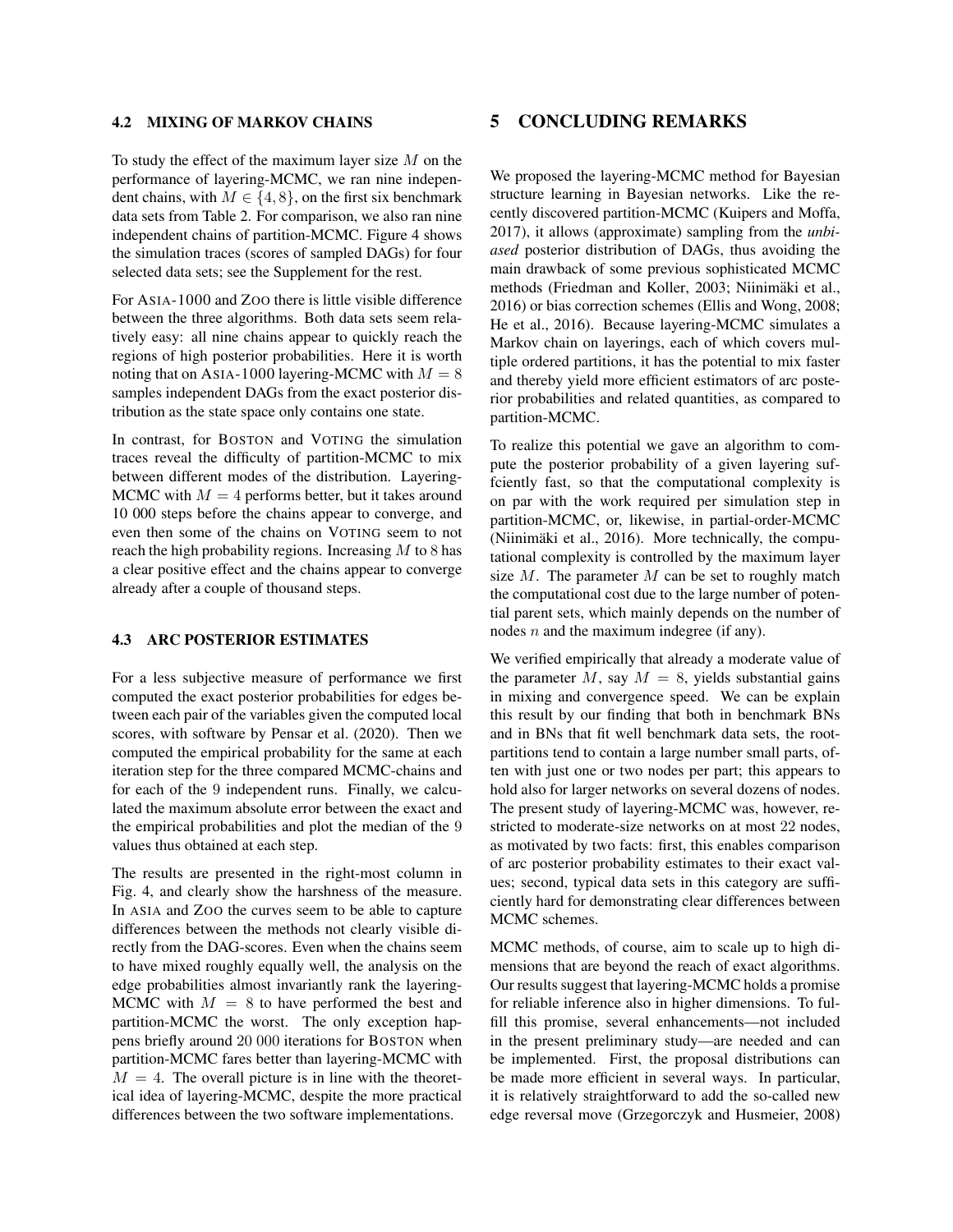

Figure 4: Comparison of layering-MCMC and partition-MCMC on benchmark data sets. *Left:* The posterior probability of the sampled DAG (a logarithm of the unnormalized posterior) per simulation step, in nine independent runs. *Right:* The largest absolute error in the arc posterior probability estimate as a function of the length of the simulation (median over nine independent runs). Note that the x-axis is logarithmic and that, per run, shown are only 200 evenly spaced points out of the 60 000 steps.

that has proven beneficial in partition-MCMC (Kuipers and Moffa, 2017); one only has to ensure that a proposed move is likely to yield a change in the induced layering, to avoid frequently proposing the current state itself. Second, one can equip layering-MCMC with generic boosting techniques, such as Metropolis coupling (Geyer, 1991) and adaptive optimization of proposal distributions (Andrieu and Thoms, 2008). Third, when the number of nodes is in several dozens or in hundreds, one can resort to heuristic pruning of the potential parents sets of a node and, in particular, pre-select a relatively small set of candidate parents (Friedman and

Koller, 2003).

Finally, our current implementatation of layering-MCMC is in Python, a high-level programming language, and is unoptimized for speed. We believe that a significant speedup, by two orders of magnitude, can be achieved by using a low-level language like C.

# Acknowledgements

This work was partially supported by the Academy of Finland, Grant 316771.